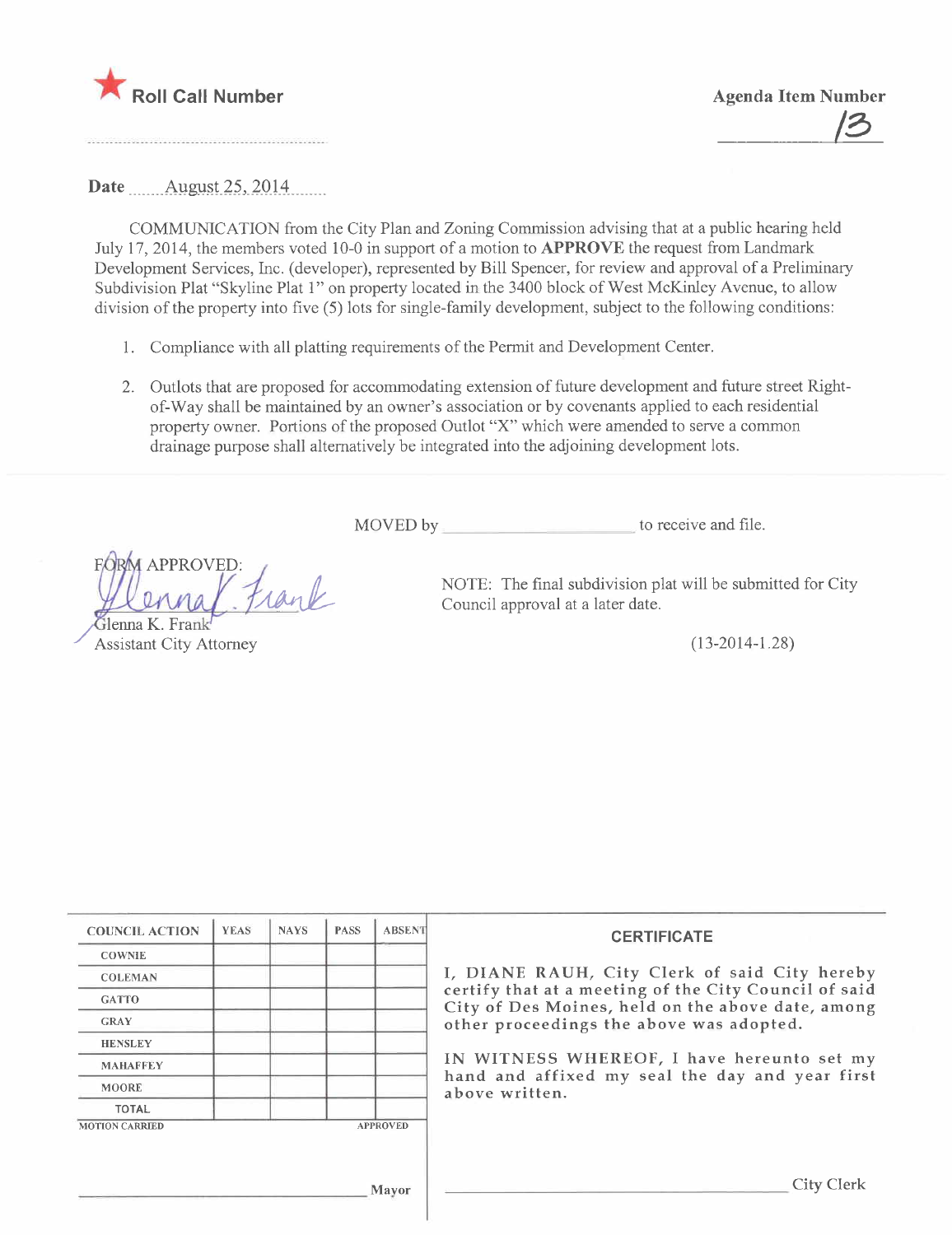| Date <b>August 25, 2014</b> |
|-----------------------------|
|                             |
| Agenda Item                 |

Roll Call #



August 11,2014

Honorable Mayor and City Council City of Des Moines, Iowa

Members:

Communication from the City Plan and Zoning Commission advising that at their meeting held August 7,2014, the following action was taken regarding a request from Landmark Development Services, Inc. (developer) represented by Bill Spencer for review and approval of a Preliminary Subdivision Plat "Skyline Plat 1" on property located in the 3400 block of McKinley Avenue. The subject property owner is Priority Excavating, LLC.

# COMMISSION RECOMMENDATION:

| <b>Commission Action:</b> | Yes | <b>Nays</b> | Pass | <b>Absent</b> |
|---------------------------|-----|-------------|------|---------------|
| <b>Dory Briles</b>        | Χ   |             |      |               |
| JoAnne Corigliano         | Χ   |             |      |               |
| <b>Jacqueline Easley</b>  | Χ   |             |      |               |
| <b>Tim Fitzgerald</b>     | X   |             |      |               |
| Dann Flaherty             |     |             |      | Χ             |
| <b>Jann Freed</b>         | Χ   |             |      |               |
| John "Jack" Hilmes        | Χ   |             |      |               |
| Ted Irvine                |     |             |      | Χ             |
| <b>Greg Jones</b>         | X   |             |      |               |
| <b>William Page</b>       |     |             |      | Χ             |
| <b>Christine Pardee</b>   | X   |             |      |               |
| <b>CJ Stephens</b>        | X   |             |      |               |
| <b>Vicki Stogdill</b>     |     |             |      | Χ             |
| <b>Greg Wattier</b>       | Х   |             |      |               |

After public hearing, the members voted 10-0 as follows:

APPROVAL of the proposed Preliminary Plat subject to the following conditions:

(13-2014-1.28)

- 1. Compliance with all platting requirements of the Permit and Development Center.
- 2. Outlots that are proposed for accommodating extension of future development and future street Right-of-Way shall be maintained by an owner's association or by covenants applied to each residential property owner. Portions of the proposed Outlot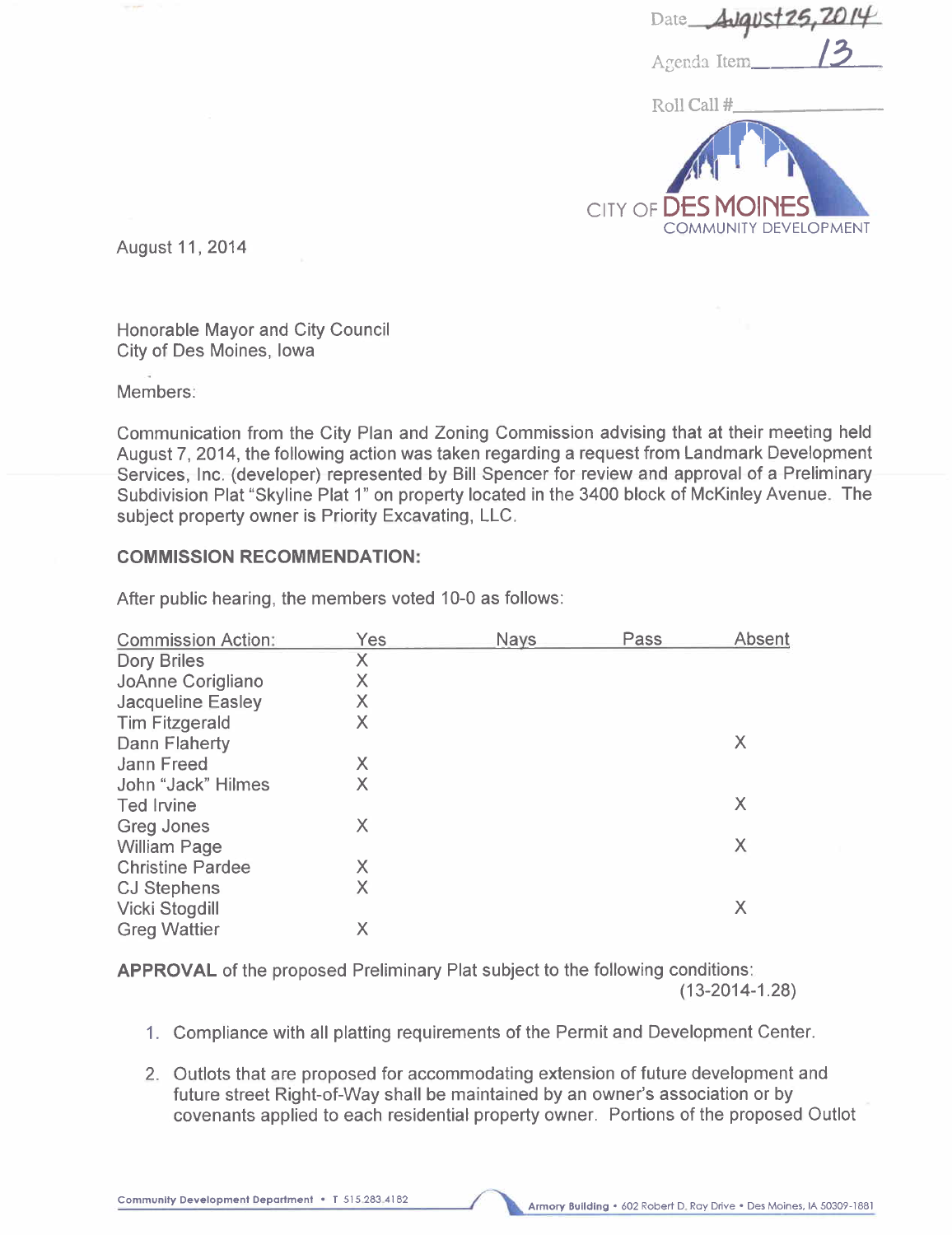"X" which were amended to serve a common drainage purpose shall alternatively be integrated into the adjoining development lots:

# STAFF RECOMMENDATION TO THE P&Z COMMISSION

Staff recommends approval of the proposed Preliminary Plat subject to the following conditions:

- 1. Compliance with all platting requirements of the Permit and Development Center.
- 2. Outlots that are proposed for accommodating extension of future development and future street Right-of-Way shall be maintained by an owner's association or by covenants applied to each residential property owner. Portions of the proposed Outlot "X" which were amended to serve a common drainage purpose shall alternatively be integrated into the adjoining development lots.

# STAFF REPORT TO THE PLANNING COMMISSION

## i. GENERAL INFORMATION

1. Purpose of Request: The subject property is located on the northeast corner of Stanton Avenue and McKinley Avenue. The applicant is proposing to subdivide the property into five (5) lots that front McKinley Avenue to the west. The preliminary plat also includes two (2) Outlots. Outlot "Y" would be located at the northwest corner of the site and would be reserved to facilitate the logical development of the property to the north. Outlot "X" would be located at the northeast portion of the site and would contain a storm water detention basin. A portion of Outlot "X" would also be reserved to facilitate the construction of a street when the adjoining properties develop. Engineering staff is recommending that the basin portions of the Outlot "X" be incorporated into the adjoining parcels with an easement requiring collective maintenance of the basin for all property owners in the development.

On July 17, 2008, the Plan and Zoning Commission conditionally approved the "Deer Ridge Valley" preliminary plat. This plat consisted of the subject property and additional land to the north and east. It contained 18 lots for single-family residential development and had a total area of 8.23 acres. This plat has expired and is no longer valid. The multiple properties that comprised the "Deer Ridge Valley" plat are no longer controlled by a single owner.

On February 4, 2010, the Plan and Zoning Commission conditionally approved the "Skyline Plat 1" preliminary plat in a similar configuration to the current proposed preliminary plat. This plat expired and is no longer valid.

- 2. Size of Site: 2.39 acres.
- 3. Existing Zoning (site): "R1-80" One-Family Residential District.
- 4. Existing Land Use (site): Undeveloped land.
- 5. Adjacent Land Use and Zoning:

North - "R1-80", Uses are undeveloped land and single-family residential.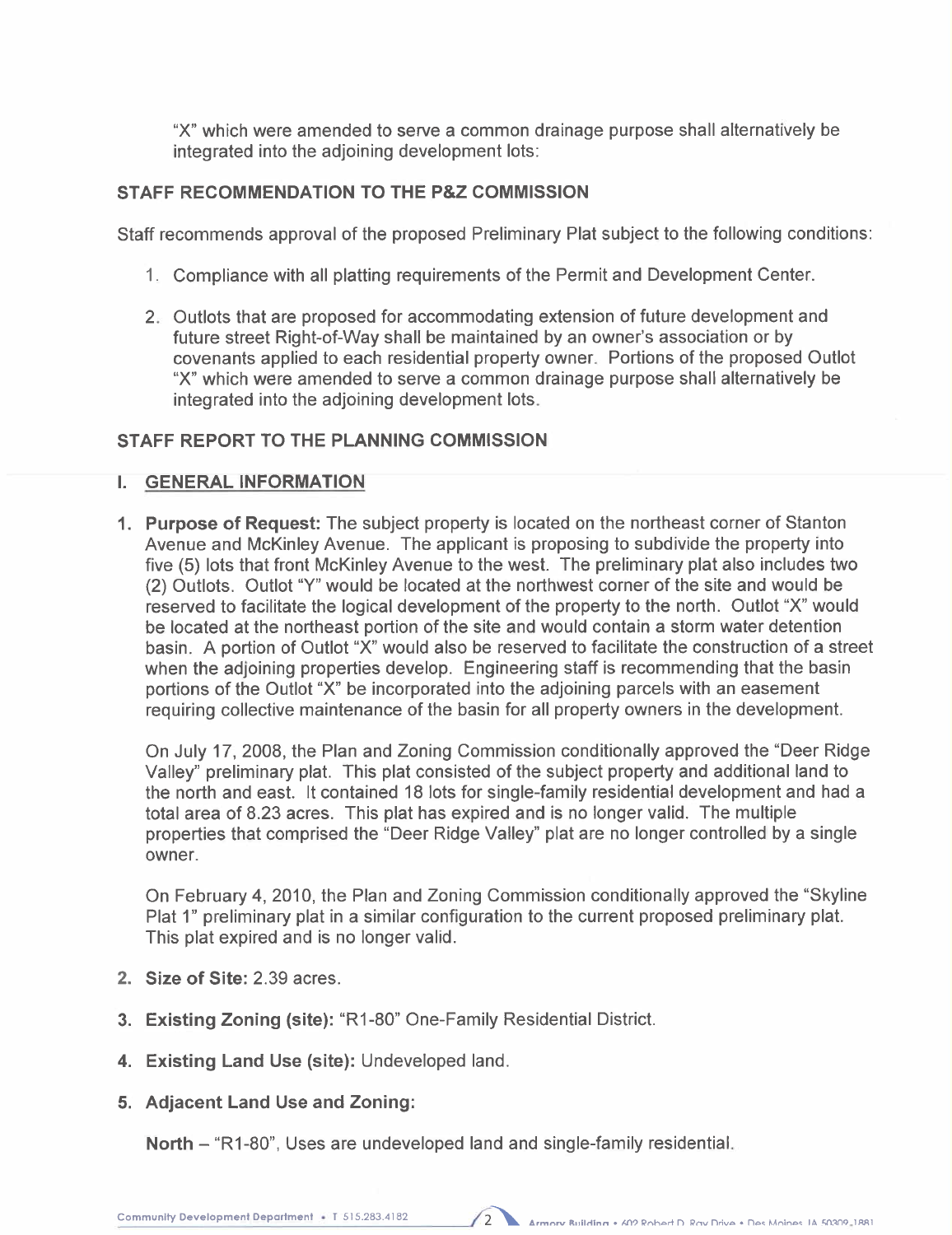South - "R1-70", Uses are Stanton Avenue and single-family residential.

East - "R1-80", Use is undeveloped land.

West - "M-3". Uses are relocated McKinley Avenue and the Des Moines International Airport.

- 6. General Neighborhood/Area Land Uses: The subject property is located in an area that includes a mix of low-density residential developments to the north of the Des Moines International Airport.
- 7. Applicable Recognized Neighborhood(s): The subject property is located in the Southwestern Hils Neighborhood and within 250 feet of the Fairground Neighborhood. All neighborhoods were notified of the Commission meeting by mailing of the Preliminary Agenda on July 28,2014. A Final Agenda was mailed to the neighborhood associations on August 1, 2014. The Southwestern Hills Neighborhood Association mailings were sent to George Davis, 3124 Southwest 29th Street, Des Moines, IA 50321.
- 8. Relevant Development History: On July 17, 2008, the Plan and Zoning Commission approved the preliminary plat for "Deer Ridge Valley" subject to the following conditions:
	- 1. Provision of one 1<sup>1</sup>/<sub>2</sub>-inch caliper street tree, one 2-inch caliper overstory tree within the front yard, and one 2-inch overstory tree within the rear yard per lot.
	- 2. Provision of the following tree protection notes for the preservation easements on the preliminary plat and for all trees being preserved:

Within the buffer and tree protection zones, none of the existing trees that are a minimum 4 inches in trunk diameter and a minimum of 4-feet in height shall be removed or destroyed and any existing underbrush shall be preserved to the maximum extent feasible as follows:

- (1) Buffer and tree protections zones will be designated in the field and certified by the Development Zoning Division of the City of Des Moines prior to commencement of excavation, grading or construction.
- (2) Barriers defining the buffer and tree protection zones shall be constructed of orange fencing a minimum of four (4) feet in height, secured with metal T-posts, no closer than six (6) feet from the trunk or one-half  $(\frac{1}{2})$  of the drip line of any existing tree within the buffer and tree protection zones, whichever is greater.
- (3) There shall be no storage or movement of equipment, material, debris or fill within the fenced buffer and tree protection zones.
- (4) There shall be no cut or fill over a four-inch depth within the drip line of any tree in the buffer and tree protection zones, unless a qualified arborist or forester has evaluated and approved the disturbance.
- (5) During the construction stage of development, the applicant shall prevent the cleaning of equipment or material or the storage and disposal of waste material such as paints, oils, solvents, asphalt, concrete, motor oil or any other material harmful to the life of vegetation within the buffer and tree protection zones.
- (6) No damaging attachment, wires, signs or permits may be fastened to any tree within the buffer and tree protection zones.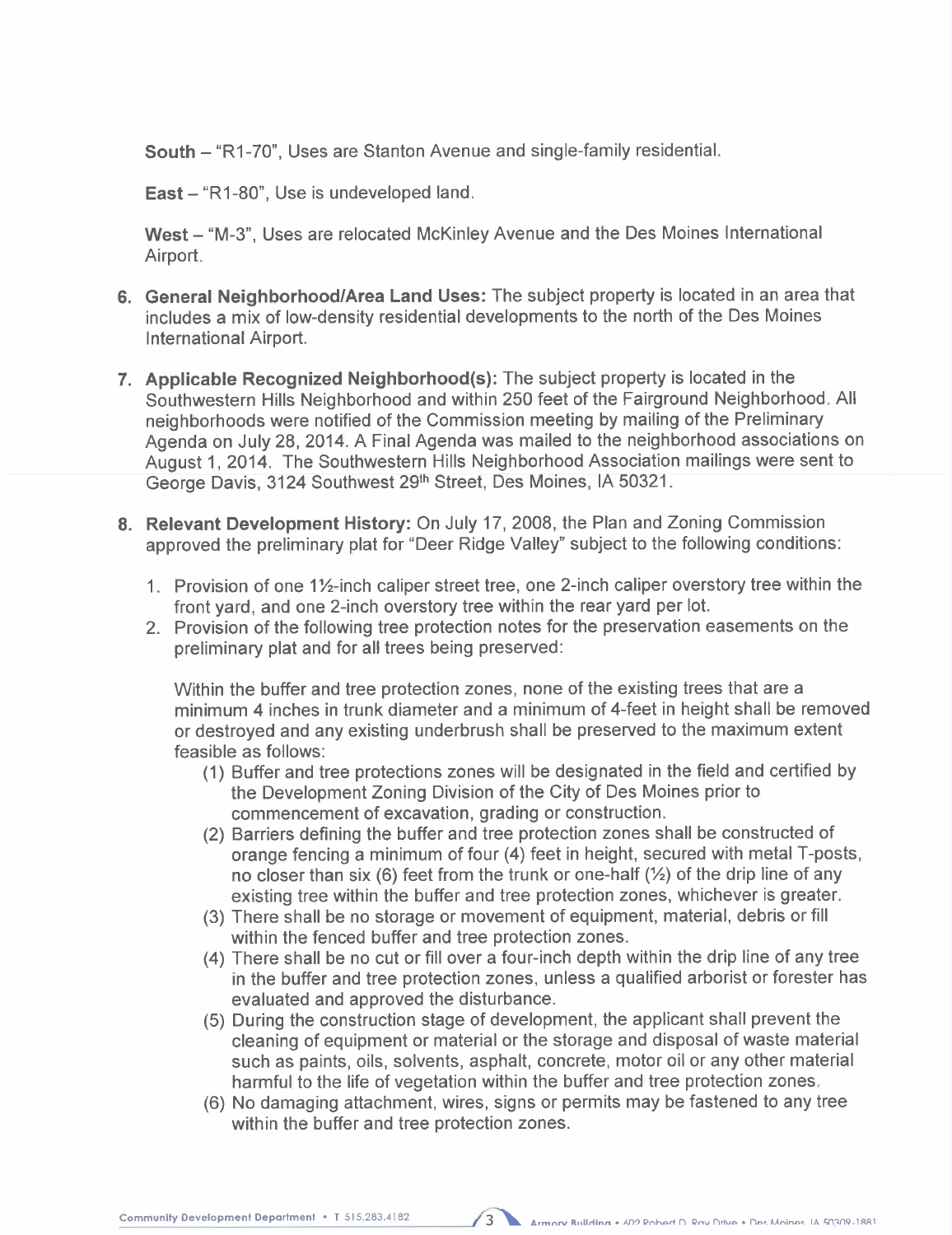(7) The installation of utilities, irrigation lines or any underground fixture within the buffer and tree protection zones requiring excavation deeper than six (6) inches shall be accomplished by boring under the root system of existing trees at a minimum depth of twenty-four (24) inches. The auger distance is established from the face of the tree (outer bark) and is scaled from tree diameter at breast height as described in the chart below.

| Tree diameter  | Auger Distance from face of tree |
|----------------|----------------------------------|
| 0-2 inches     | 1 foot                           |
| 3-4 inches     | 2 feet                           |
| 5-9 inches     | 5 feet                           |
| 10-14 inches   | 10 feet                          |
| 15-19 inches   | 12 feet                          |
| Over 19 inches | 15 feet                          |
|                |                                  |

- (8) The removal of utilities, irrigation lines or any underground fixture within the buffer and tree protection zones requiring excavation deeper than six (6) inches shall be accomplished by methods approved by the Planning Director that protect the life of the vegetation.
- (9) The destruction of any trees within the buffer and tree protection zones that meet or exceed the required diameter and height shall require the owner to plant new trees with a total caliper equal to the caliper of the tree removed.
- 3. Provision of 4-foot-wide sidewalks along all public street frontages, including McKinley and Stanton Avenues.
- 4. Provision of a note stating Lots 1 through 6 shall share drive approaches, with Lots 1 and 2 sharing a common approach, Lots 3 and 4 sharing a common approach, and Lots 5 and 6 sharing a common approach.
- 5. The boundaries of Lot 11 must be altered to provide 80 feet of frontage within 30 feet of the proposed street.
- 6. Compliance with all platting requirements of the Permit and Development Center.

On February 4, 2010 the Plan and Zoning Commission approved the preliminary plat for "Skyline Plat 1", subject to the following conditions:

- 1. Provision of a note stating that one street tree shall be provided per lot.
- 2. Provision of a note stating Lots 2-3 and Lots 4-5 shall share drive approaches.
- 3. Provision of a note stating that Lot 1 shall be limited to one drive approach to Stanton Avenue.
- 4. Compliance with all platting requirements of the Permit and Development Center.

Both Plats have since expired.

- 9. 2020 Community Character Land Use Plan Designation: Low-Density Residential.
- 10. Applicable Regulations: The Commission shall determine if such preliminary plat conforms to the standards and requirements outlined in Chapter 354 of the Iowa Code, and the City Subdivision Ordinance and shall approve, conditionally approve or reject such plat within 45 days after the date of submission to the City Permit and Development Center. Unless the applicant agrees in writing to an extension of time, the preliminary plat shall be deemed approved if the Commission does not act within such 45-day period. The Commission's action for approval or conditional approval shall be null and void unless the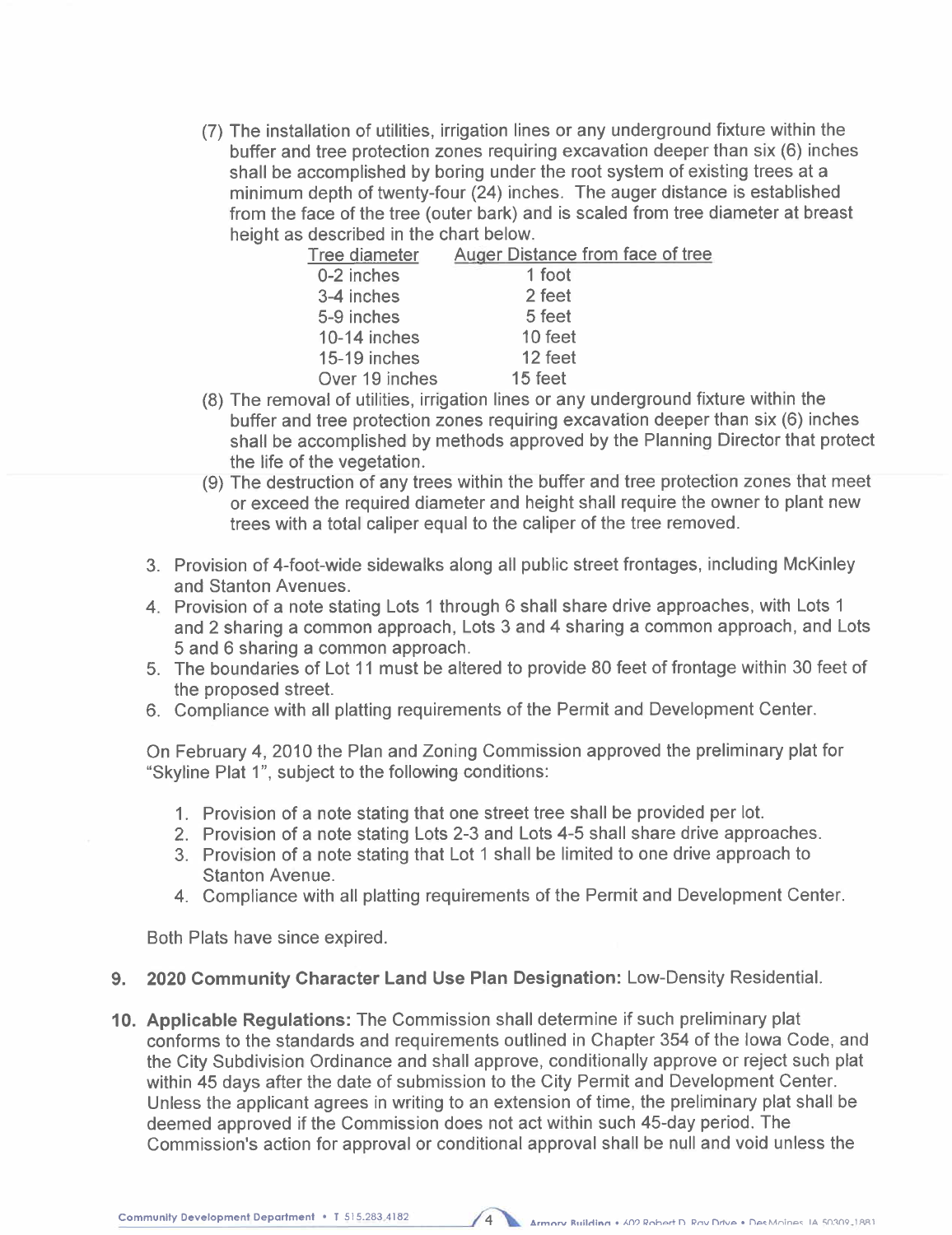final plat is submitted to the City Permit and Development Center within 270 days after the date of such action; provided, however, that the Permit and Development Administrator may grant, upon written request of the applicant, up to a 90-day extension for submittal of the final plat to the City Permit and Development Center.

### II. ADDITIONAL APPLICABLE INFORMATION

- 1. Urban Design: The subject property is adjoined by vacant land to the north and east. In order to ensure the orderly development of the larger area, staff requested the applicant model the Skyline Plat after the expired Deer Ridge Valley Plat. The submitted plat shows how the proposed lot layout would allow for a logical lot and street layout for the land to the north and east in the future.
- 2. Natural Site Features: The site generally slopes downward from the southwest to the northeast and contains a mix of groundcover-type vegetation. There are trees near the southeast and northeast perimeter of the site. However, they appear to be located on neighboring properties. The applicant is required to verify if any of these trees are located on the subject property.

Development of this site is subject to the City's Tree Removal and Mitigation Ordinance, which requires mitigation plantings for any tree removed that is larger than 12-inches in diameter and of an approved species

- 3. Drainage/Grading: The submitted Preliminary Plat shows grading for lots and storm water management. The topography of the site requires a storm water basin to be located in the northeast corner of the development. The basin is designed to temporarily hold water from larger storm events and to release it at a limited rate to the northeast. The developer will be required by the Permit and Development Center to execute a Stormwater Management Facilities Maintenance Covenant and Permanent Easement Agreement or have a homeowners association created that requires the future owners of Lots 1 through 5 to be responsible for maintaining the proposed storm water facilities. It is recommended by Engineering staff that the basin be removed from the proposed Outlot and integrated into the adjoining development parcels that will be privately owned.
- 4. Utilities: The plat indicates there is an existing 50-foot-wide north/south public sanitary sewer easement crossing the eastern portion of the site. There is also a 30-foot-wide east/west storm sewer easement across the northern portion of the site.
- 5. Traffic/Street System: The proposed development would be bound by McKinley Avenue to the west and Stanton Avenue to the south. The development would also have access to a future street to the east when the adjoining properties develop. A portion of proposed Outlot "X" would be needed for this future street as shown on the submitted plat. The developer is required to provide an easement for this future right-of-way. The owner of Outlot "X" or an owners association wil be required to maintain the land until a street is constructed.

Staff believes that the number of driveways along McKinley Avenue should be kept to a minimum given the level of traffic on the street. Therefore the developer proposes that Lots 2-3 and Lots 4-5 share common drive approaches and that Lot 1 be limited to one drive approach to Stanton Avenue.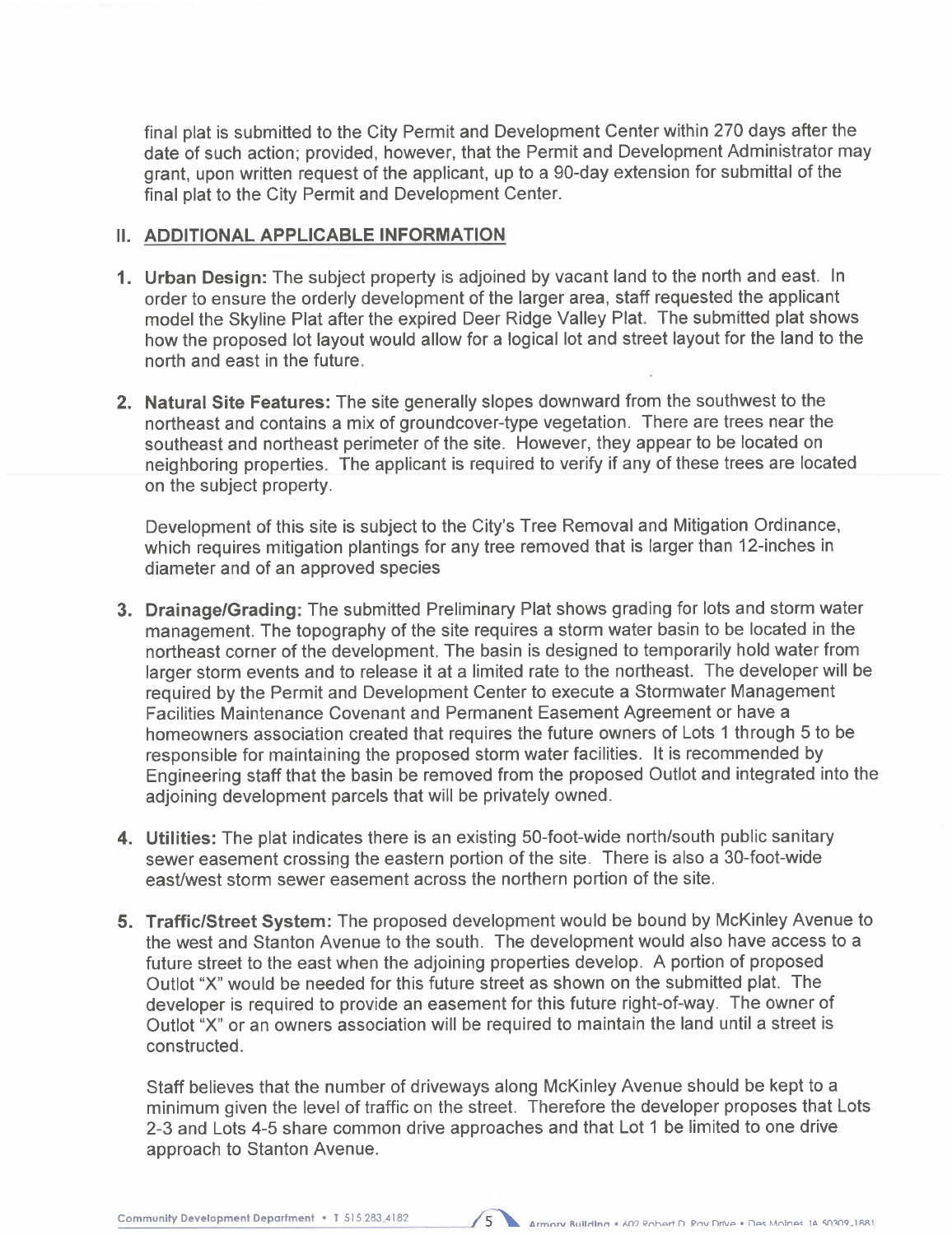The submitted plat states that 4-foot-wide sidewalks will be provided along McKinley and Stanton Avenues. Per the administrative review comments by traffic, the standard is now a five-foot wide sidewalk.

#### SUMMARY OF DISCUSSION

Greq Jones asked if anyone was present to speak on this item. None were present or requested to speak.

#### COMMISSION ACTION:

CJ Stephens moved staff recommendation to approve the proposed Preliminary Plat subject to the following conditions:

- 1. Compliance with all platting requirements of the Permit and Development Center.
- 2. Outlots that are proposed for accommodating extension of future development and future street Right-of-Way shall be maintained by an owner's association or by covenants applied to each residential property owner. Portions of the proposed Outlot "X" which were amended to serve a common drainage purpose shall alternatively be integrated into the adjoining development lots.

Motion passed 10-0.

Respectfully submitted,

 $m_i\ell\ell_{\mathcal{F}}$ <br>Michael Ludwig, AICP

Planning Administrator

MGL:clw

Attachment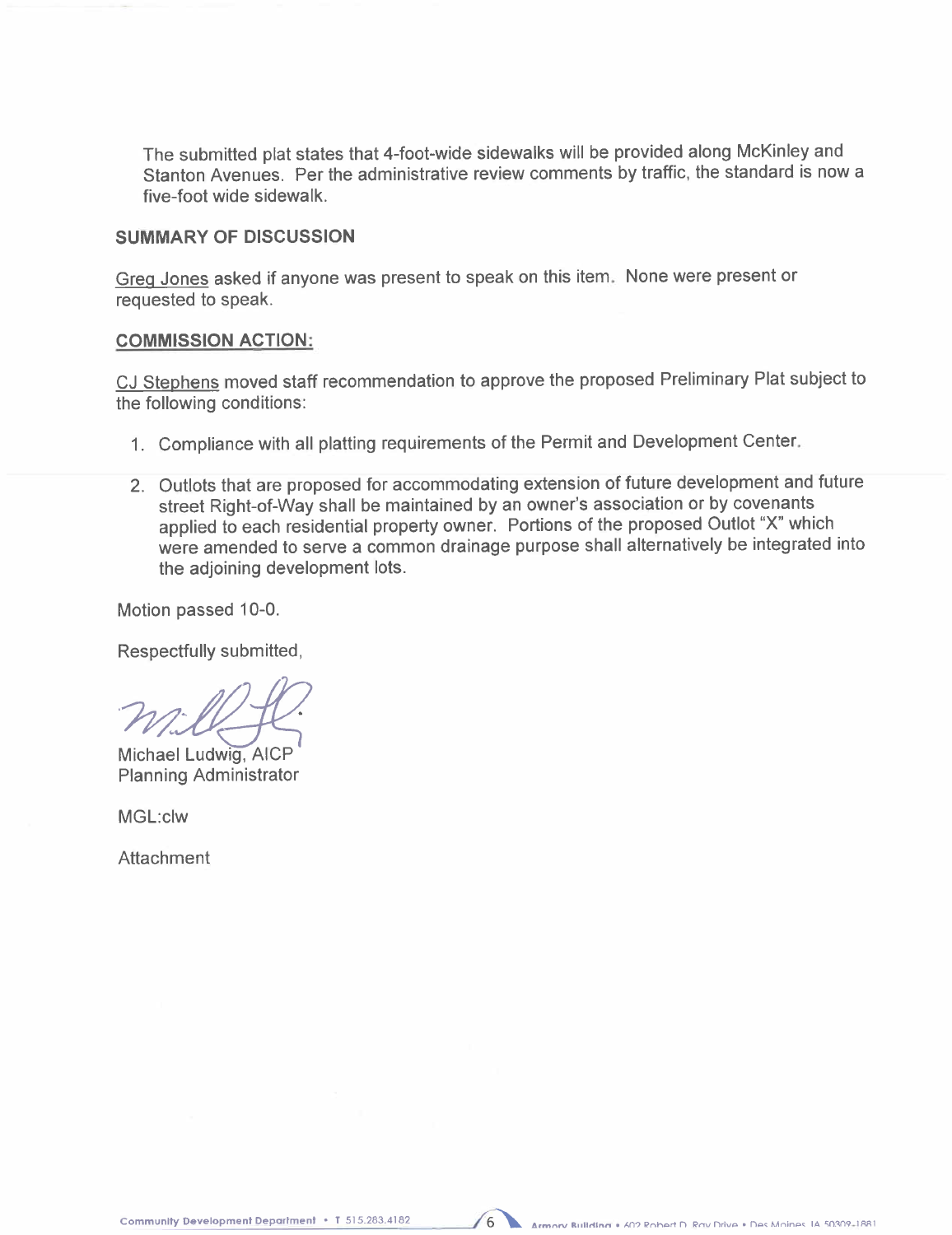| Request from Landmark Development Services, Inc. (developer) represented by Bill                                                      |          |                                                                                                                                                                           |                                          |          |              | File $#$             |  |              |  |   |
|---------------------------------------------------------------------------------------------------------------------------------------|----------|---------------------------------------------------------------------------------------------------------------------------------------------------------------------------|------------------------------------------|----------|--------------|----------------------|--|--------------|--|---|
| Spencer for property located in the 3400 block of West McKinley Avenue. The subject<br>property is owned by Priority Excavating, LLC. |          |                                                                                                                                                                           |                                          |          |              | 13-2014-1.28         |  |              |  |   |
| <b>Description</b><br>of Action                                                                                                       |          | Approval of a Preliminary Subdivision Plat "Skyline Plat 1", to allow division of the property<br>into five (5) lots for single-family development subject to conditions. |                                          |          |              |                      |  |              |  |   |
| 2020 Community<br><b>Character Plan</b>                                                                                               |          |                                                                                                                                                                           | Low Density Residential (current).       |          |              |                      |  |              |  |   |
| Horizon 2035<br><b>Transportation Plan</b>                                                                                            |          |                                                                                                                                                                           | No planned improvements.                 |          |              |                      |  |              |  |   |
| <b>Current Zoning District</b>                                                                                                        |          |                                                                                                                                                                           | "R1-80" One-Family Residential District. |          |              |                      |  |              |  |   |
| <b>Proposed Zoning District</b>                                                                                                       |          |                                                                                                                                                                           | "R1-80" One-Family Residential District. |          |              |                      |  |              |  |   |
| <b>Consent Card Responses</b><br>Inside Area<br>Outside Area                                                                          |          | In Favor                                                                                                                                                                  |                                          |          | Not In Favor | Undetermined         |  | % Opposition |  |   |
| <b>Plan and Zoning</b>                                                                                                                | Approval |                                                                                                                                                                           |                                          | $10 - 0$ |              | Required 6/7 Vote of |  | Yes          |  |   |
| <b>Commission Action</b>                                                                                                              |          | Denial                                                                                                                                                                    |                                          |          |              | the City Council     |  | No           |  | X |